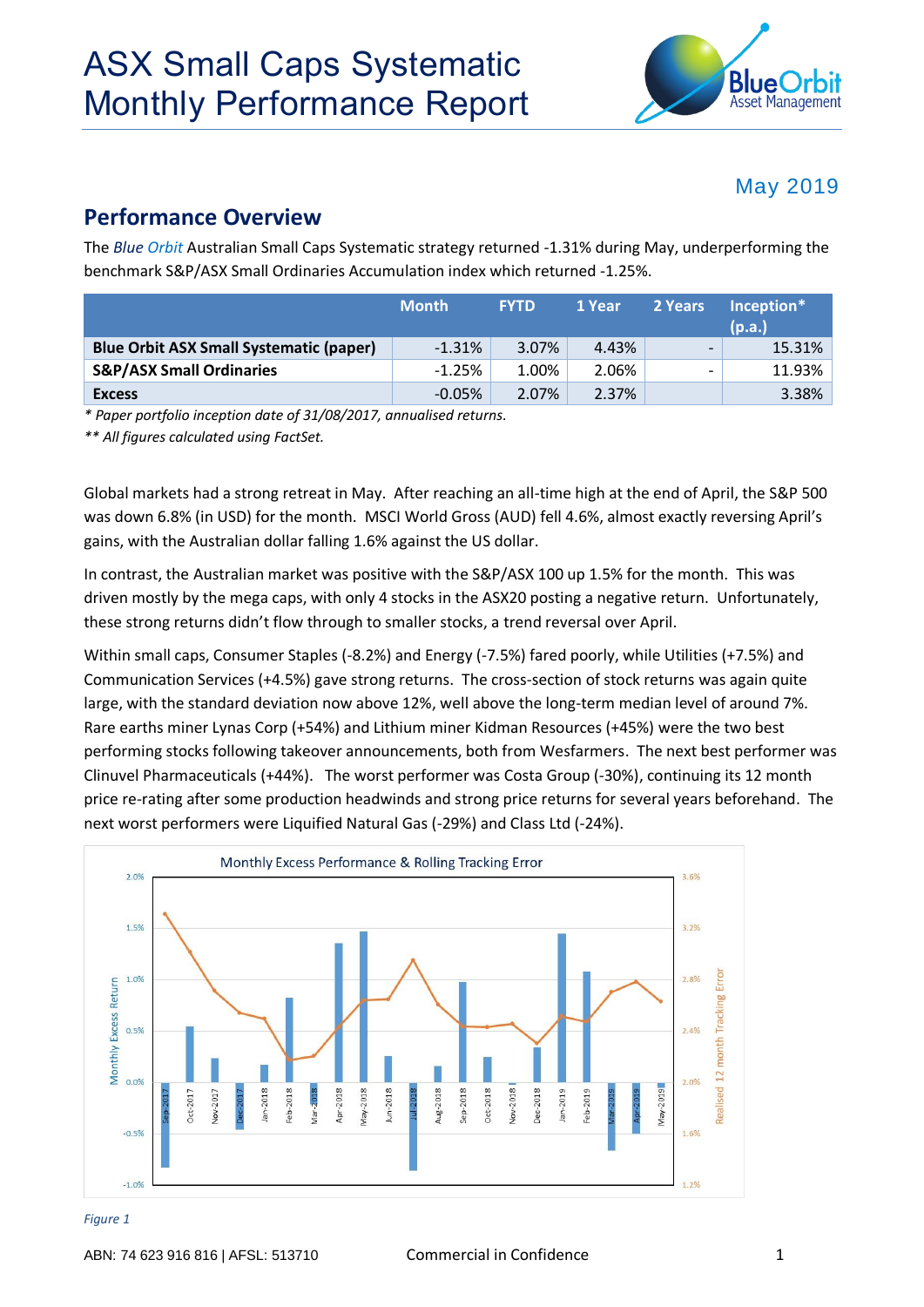

## **Portfolio Characteristics As at 31 May 2019**

| <b>Characteristic</b>   | <b>Portfolio</b> | <b>Benchmark</b> |
|-------------------------|------------------|------------------|
| # of Securities         | 86               | 197              |
| Market Cap (M)          | 2,979            | 2,103            |
| <b>Active Share (%)</b> | 49.5             |                  |
| <b>Dividend Yield</b>   | 3.2              | 2.9              |
| <b>Price/Earnings</b>   | 17.7             | 16.4             |
| <b>Price/Cash Flow</b>  | 13.2             | 12.3             |
| <b>Price/Book</b>       | 2.6              | 1.9              |
| <b>ROA</b>              | 13.2             | 8.1              |
| <b>ROE</b>              | 21.3             | 12.1             |
| Beta                    | 1.03             | 1.00             |

# **Smart Beta Factor Attribution for May 2019**

| <b>Smart Beta Factor</b>                  | <b>Return</b> | <b>Excess</b>   | 24 month TE |  |
|-------------------------------------------|---------------|-----------------|-------------|--|
| <b>Small Ords</b>                         | $-1.25%$      |                 |             |  |
| <b>Franked Dividends</b>                  | $-0.90\%$     | 0.35%           | 4.10%       |  |
| <b>Free Cash Flow on Capital Employed</b> | 0.16%         | 1.41%           | 4.27%       |  |
| <b>Momentum/Low Volatility</b>            | $-1.38%$      | $-0.13%$        | 3.00%       |  |
| <b>Smart Beta Basis Portfolio</b>         | $-0.71%$      | 0.54%           | 1.65%       |  |
| <b>Systematic (Model)</b>                 | $-1.31%$      | $-0.05%$        | 2.53%       |  |
| <b>Systematic (Live)</b>                  |               | $\qquad \qquad$ |             |  |

### **Franked Dividends**

The Franked Dividend smart beta portfolio generally outperforms when the Small Ords is down, and in May provided a modest outperformance of 35bp. Sector allocation added value for the month, with small gains across several sectors. Good stock selection added value in Industrials and Consumer Discretionary, but poor stock selection in Materials detracted value. An overweight position in CSR (+15.8%) and underweight to Altium (-12.5%) were the best contributors. Not holding Lynas (+54%) or Clinuvel (+44%) detracted value, as did the overweight position in IOOF (-18.3%).

Companies that are dividend payers returned -2.2% for the month, while non-dividend paying companies returned +2.9%.

### **Free Cash Flow on Capital Employed**

The FCFoCE smart beta portfolio had a good month, outperforming the benchmark by 1.42% in May. Stock selection contributed close to 1.5%, with a small detraction due to sector allocation.

The majority of outperformance came from good stock selection within Information Technology and Health Care. Large overweight positions in Clinuvel, Lynas, and Hansen Technologies (+29.9%), and not holding Costa Group, together added significant value. Value was lost through overweight positions in Bellamy's (- 21%), Sandfire Resources (-12.6%) and St. Barbara (-17%).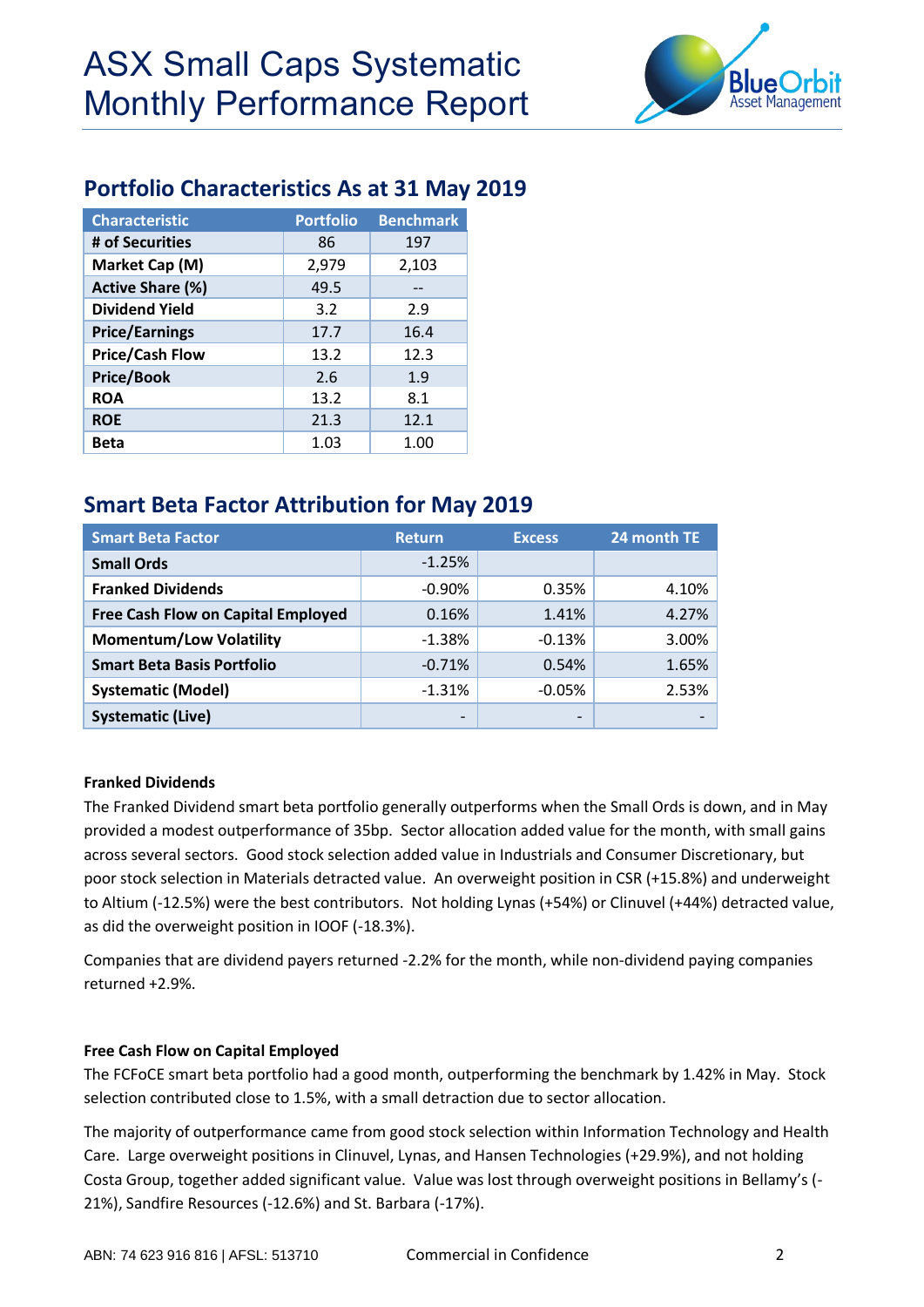

Companies that had positive free cash flow returned -1.05% for the month. The portfolio of stocks with zero or negative free cash flows returned -1.95% for the month.

### **Volatility Adjusted Momentum**

The Volatility adjusted Momentum smart beta portfolio was the one factor the underperformed in May. Stock selection added a small amount of value, but sector allocation was a slight bigger detractor. The underweight to Consumer Staples (-8.2%) was balanced by the overweight to Energy (-7.5%)

At the stock level, the best contributors were not holding Costa Group, and overweights to Vocus Group (+17.4%), Clinuvel, and Saracen Minerals (+14.7%). The three largest detractors were the overweight position in Beach Energy, and not holding NIB Holdings (+19.1%) or Lynas Corp.

#### **Smart Beta Basis Portfolio**

The Smart Beta Basis portfolio (SBBP) had a modest outperformance of 0.54% in May. Most of the outperformance can be attributed to good stock selection.

At the stock level the best contributors were due to overweight position in Clinuvel Pharmaceuticals, underweight to Costa Group, and underweight to Nufarm (-22%). There were only a few moderate sized detractors – not holding Pilbara Minerals or Kidman Resources, and an overweight position in NIB Holdings.

#### **Systematic Portfolio versus SBBP**

The Blue Orbit Australian Small Caps Systematic portfolio underperformed the Smart Beta Basis Portfolio in May by 0.59%. Sector allocation detracted performance of the Systematic Strategy, due to overweighting Information Technology (-1.0%) and underweight to Health Care (7.2%). At the stock level, the three stocks that have been elevated to the S&P/ASX100 contributed 21bp. Overweights to IDP Education, NIB Holdings and Vocus added value.

The biggest difference between the Systematic and SBBP portfolios was that the SBBP does not have liquidity constraints, whereas the Systematic has a theoretical \$1Bn FUM and trade liquidity limits when it is rebalanced. The relative illiquidity of Clinuvel Pharmaceuticals meant that the Systematic portfolio was building a position, and still underweight, whereas the SBBP was able to have a large overweight. The weight difference detracted 39bp from the Systematic, relative to the SBBP.

During May the FCFoCE smart beta portfolio had a large outperformance, Franked Dividends had a moderate outperformance, and Momentum/Low Vol underperformed. This resulted in the SBBP moderately outperforming, with the Systematic losing against this in stock selection.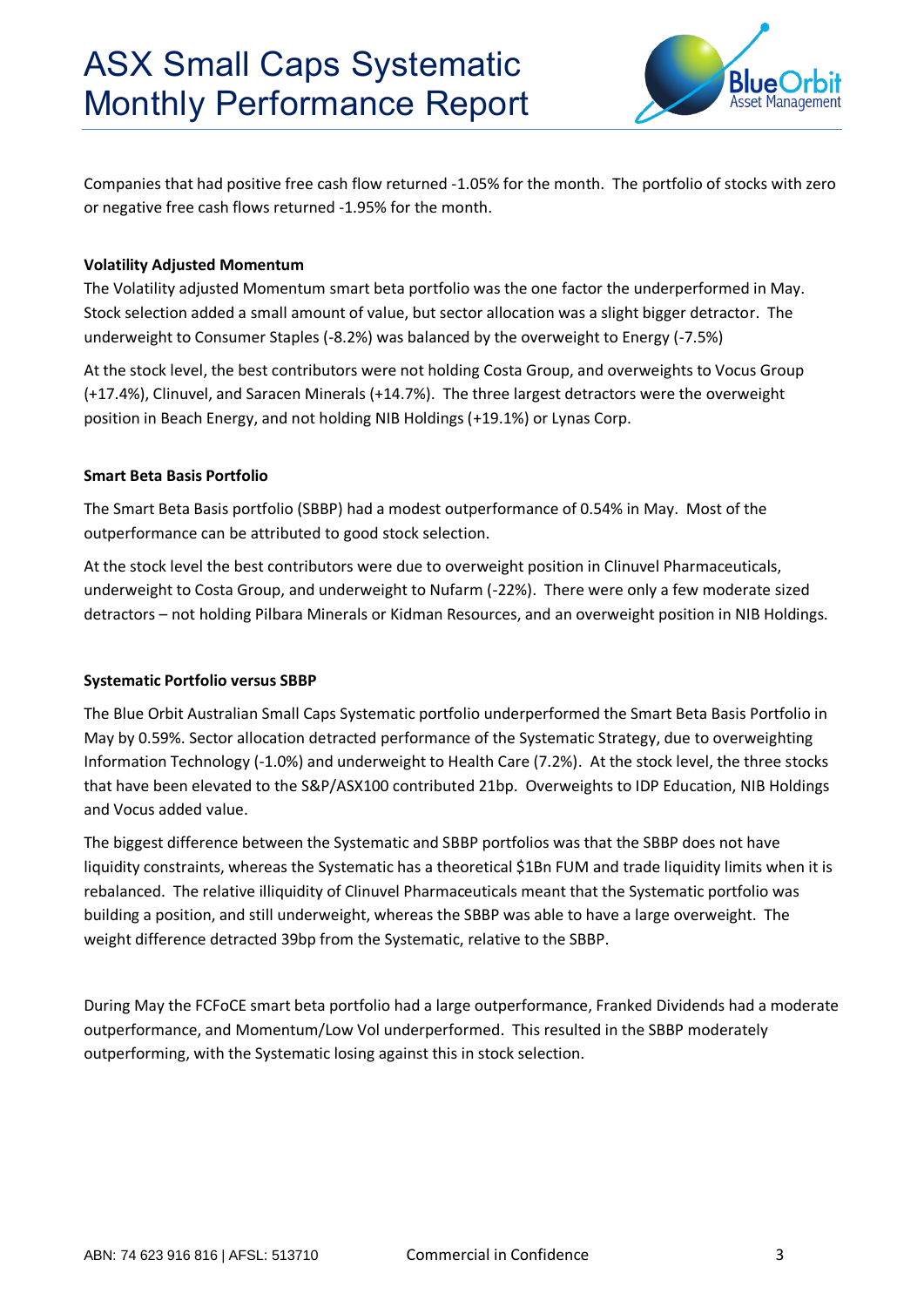# ASX Small Caps Systematic Monthly Performance Report





#### *Figure 2*

The two-year excess return chart above shows the longer term performance of the smart beta portfolios. After four strong months the Volatility Adjusted Momentum portfolio has had a small pullback. FCFoCE is still trending upward and has now outperformed by 15% over the last 18 months. Franked Dividends has struggled in the global growth environment over the last two years, although had a very strong performance in the last quarter of 2018 when the market had a strong correction.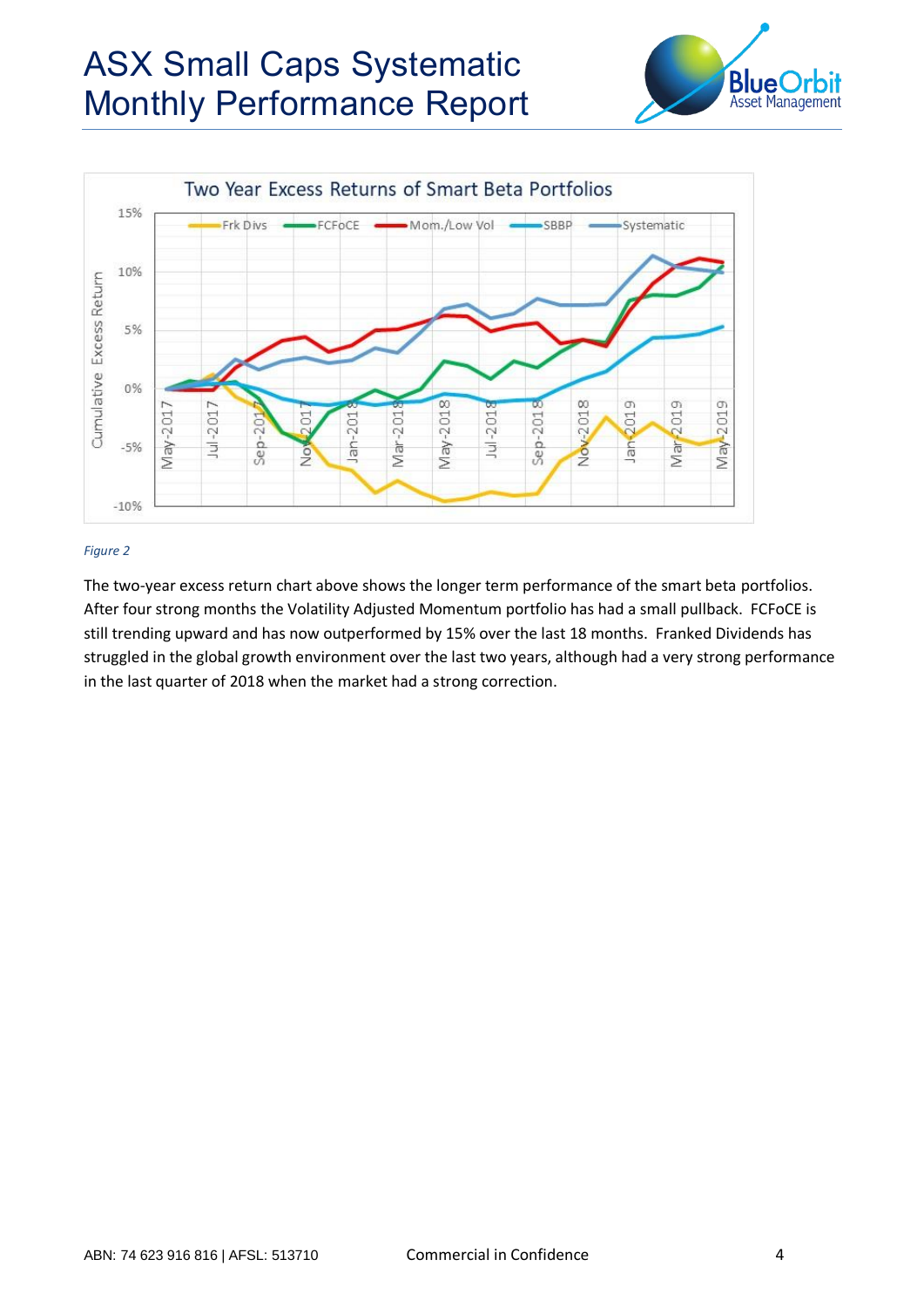

## **Sector and Stock Attribution**

| <b>GICS Sector</b>            | <b>Aus. Small Caps Systematic</b> |               |                  |         | <b>S&amp;P/ASX Small Ordinaries</b> |                  |                   | <b>Attribution Analysis</b> |               |  |
|-------------------------------|-----------------------------------|---------------|------------------|---------|-------------------------------------|------------------|-------------------|-----------------------------|---------------|--|
|                               | Average                           | Total         | Contrib.         | Average | Contrib.<br>Total                   |                  | <b>Allocation</b> | <b>Selection</b>            | Total         |  |
|                               | Weight                            | <b>Return</b> | <b>To Return</b> | Weight  | <b>Return</b>                       | <b>To Return</b> | <b>Effect</b>     | <b>Effect</b>               | <b>Effect</b> |  |
| <b>Total</b>                  | 100.00%                           | $-1.31\%$     | $-1.31%$         | 100.00% | $-1.25%$                            | $-1.25%$         | $-0.14%$          | $0.09\%$                    | $-0.05%$      |  |
|                               |                                   |               |                  |         |                                     |                  |                   |                             |               |  |
| Communication Services        | 6.27%                             | 10.90%        | 0.65%            | 6.03%   | 4.46%                               | 0.26%            | 0.01%             | 0.37%                       | 0.39%         |  |
| <b>Consumer Staples</b>       | 4.62%                             | $-4.79%$      | $-0.22%$         | 7.62%   | $-8.15%$                            | $-0.65%$         | 0.22%             | 0.16%                       | 0.38%         |  |
| <b>Health Care</b>            | 3.16%                             | 6.48%         | 0.20%            | 6.67%   | 0.42%                               | 0.03%            | $-0.06%$          | 0.19%                       | 0.13%         |  |
| <b>Consumer Discretionary</b> | 19.15%                            | $-0.78%$      | $-0.15%$         | 15.12%  | $-1.34%$                            | $-0.21%$         | $0.00\%$          | 0.11%                       | 0.11%         |  |
| <b>Industrials</b>            | 7.57%                             | 0.78%         | 0.05%            | 7.88%   | 0.30%                               | 0.02%            | 0.03%             | 0.04%                       | 0.07%         |  |
| <b>Financials</b>             | 9.63%                             | $-1.30%$      | $-0.13%$         | 9.51%   | $-1.27%$                            | $-0.12%$         | $0.00\%$          | $0.00\%$                    | $0.00\%$      |  |
| <b>Utilities</b>              | 0.20%                             | 10.34%        | 0.02%            | 0.41%   | 7.54%                               | 0.03%            | $-0.02%$          | $0.00\%$                    | $-0.02%$      |  |
| <b>Real Estate</b>            | 9.89%                             | $-0.72%$      | $-0.06%$         | 11.09%  | $-0.29%$                            | $-0.03%$         | $-0.01%$          | $-0.04%$                    | $-0.05%$      |  |
| Energy                        | 8.89%                             | $-7.42%$      | $-0.66%$         | 5.10%   | $-7.47%$                            | $-0.39%$         | $-0.24%$          | 0.01%                       | $-0.23%$      |  |
| <b>Information Technology</b> | 15.00%                            | $-4.69%$      | $-0.74%$         | 12.23%  | $-2.45%$                            | $-0.34%$         | $-0.01%$          | $-0.34%$                    | $-0.35%$      |  |
| <b>Materials</b>              | 15.21%                            | $-2.05%$      | $-0.26%$         | 18.27%  | 0.72%                               | 0.15%            | $-0.06%$          | $-0.41%$                    | $-0.46%$      |  |
|                               |                                   |               |                  |         |                                     |                  |                   |                             |               |  |

|                              |                   | <b>ASX SMALL SYSTEMATIC</b> |                       | <b>S&amp;P/ASX Small Ordinaries</b> |                 |                       | <b>Variation</b>      |
|------------------------------|-------------------|-----------------------------|-----------------------|-------------------------------------|-----------------|-----------------------|-----------------------|
| <b>Company Name</b>          | Average<br>Weight | Total<br>Return             | Contrib.<br>To Return | Average<br>Weight                   | Total<br>Return | Contrib.<br>To Return | Contrib.<br>To Return |
| Total                        | 100%              | $-1.31%$                    | $-1.31%$              | 100%                                | $-1.25%$        | $-1.25%$              | $-0.05\%$             |
|                              |                   |                             |                       |                                     |                 |                       |                       |
| <b>Top 5 Contributors</b>    |                   |                             |                       |                                     |                 |                       |                       |
| <b>Costa Group</b>           | $0.00\%$          | $0.00\%$                    | 0.00%                 | 0.87%                               | $-30.34%$       | $-0.29%$              | 0.29%                 |
| Nine Entertainment Co.       | 1.70%             | 18.86%                      | 0.29%                 | $0.00\%$                            | $0.00\%$        | $0.00\%$              | 0.29%                 |
| <b>IDP Education</b>         | 3.48%             | 9.55%                       | 0.32%                 | 1.05%                               | 9.55%           | 0.10%                 | 0.22%                 |
| <b>Saracen Mineral</b>       | 2.58%             | 14.70%                      | 0.37%                 | 1.27%                               | 14.70%          | 0.18%                 | 0.19%                 |
| <b>Nufarm</b>                | $0.00\%$          | $0.00\%$                    | 0.00%                 | 0.72%                               | $-22.13%$       | $-0.18%$              | 0.18%                 |
| <b>Bottom 5 Detractors</b>   |                   |                             |                       |                                     |                 |                       |                       |
| <b>Technology One</b>        | 1.79%             | $-18.30%$                   | $-0.34%$              | 1.05%                               | $-18.30%$       | $-0.20%$              | $-0.14%$              |
| <b>Beach Energy</b>          | 2.83%             | $-14.79%$                   | $-0.43%$              | 1.83%                               | $-14.79%$       | $-0.28%$              | $-0.15%$              |
| <b>Breville Group</b>        | 2.51%             | $-12.27%$                   | $-0.33%$              | 0.86%                               | $-12.27%$       | $-0.11%$              | $-0.22%$              |
| <b>Sandfire Resources NL</b> | 2.95%             | $-12.64%$                   | $-0.39%$              | 0.54%                               | $-12.64%$       | $-0.07\%$             | $-0.32%$              |
| St. Barbara                  | 2.93%             | $-17.39%$                   | $-0.51%$              | 0.93%                               | $-17.39%$       | $-0.20%$              | $-0.32%$              |

The Systematic Portfolio underperformed the Small Ords by 0.05%. Sector allocation was a small detractor, with only two sectors providing double figure contribution or detraction. Good stock selection in Communication Services, Consumer Staples and Health Care was balanced by poor selection in Information Technology and Materials.

The five largest contributors were across five different sectors. Two of the stocks were large overweights, two were stocks not held, and Nine Entertainment is still held in the portfolio after it was elevated to the S&P/ASX100.

All five of the largest detractors are large overweight positions, with gold stocks Sandfire Resources and St. Barbara detracting a combined 64bp.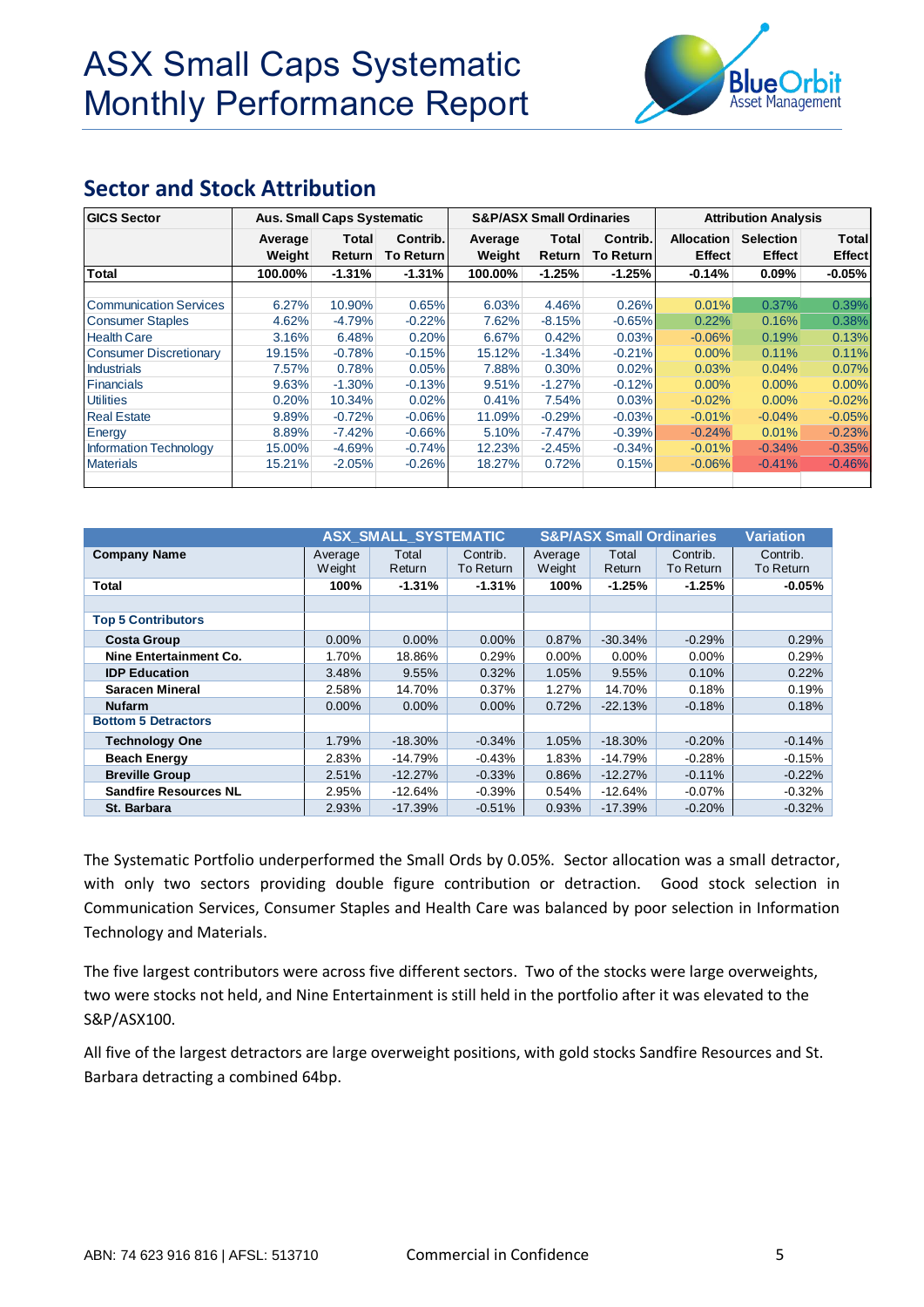

### **Naïve Factor Returns**

The following table shows the returns over the last 12 months for some naïve factor portfolios. Each portfolio has stock active weight limits of ±3.0% relative to the benchmark, as well as 5 times benchmark weight limit.

| <b>Month Ending</b>   | S&P/ASX<br><b>Small Ords</b> | <b>Equal</b><br>Weight | Low<br><b>Volatility</b> | 12 Month<br><b>Momentum</b> | <b>Price to</b><br><b>Earnings</b> | <b>Dividend</b><br><b>Yield</b> |
|-----------------------|------------------------------|------------------------|--------------------------|-----------------------------|------------------------------------|---------------------------------|
| 30/06/2018            | 1.06%                        | 1.41%                  | 1.58%                    | 0.86%                       | 0.62%                              | 0.73%                           |
| 31/07/2018            | $-1.01%$                     | $-0.90%$               | $-0.82%$                 | $-2.49%$                    | $-1.08%$                           | $-0.67%$                        |
| 31/08/2018            | 2.49%                        | 1.79%                  | 2.06%                    | 5.73%                       | 2.32%                              | 1.67%                           |
| 30/09/2018            | $-0.35%$                     | $-0.17%$               | 0.17%                    | $-0.63%$                    | $-0.04%$                           | $-0.20%$                        |
| 31/10/2018            | $-9.60%$                     | $-9.49%$               | $-7.64%$                 | $-14.56%$                   | $-7.29%$                           | $-7.23%$                        |
| 30/11/2018            | $-0.37%$                     | $-0.68%$               | $-0.58%$                 | 0.31%                       | $-0.02%$                           | $-0.22%$                        |
| 31/12/2018            | -4.18%                       | $-3.75%$               | $-2.29%$                 | $-6.78%$                    | $-1.42%$                           | $-1.58%$                        |
| 31/01/2019            | 5.56%                        | 4.24%                  | 3.54%                    | 7.72%                       | 4.33%                              | 3.57%                           |
| 28/02/2019            | 6.78%                        | 7.18%                  | 6.42%                    | 9.02%                       | 6.45%                              | 6.89%                           |
| 31/03/2019            | $-0.12%$                     | $-0.79%$               | $-0.20%$                 | 0.87%                       | $-1.10%$                           | $-0.87%$                        |
| 30/04/2019            | 4.11%                        | 4.32%                  | 3.41%                    | 5.11%                       | 2.49%                              | 3.66%                           |
| 31/05/2019            | $-1.25%$                     | $-0.39%$               | $-0.18%$                 | 0.58%                       | $-1.12%$                           | $-1.03\%$                       |
|                       |                              |                        |                          |                             |                                    |                                 |
| <b>12 Month Total</b> | 2.06%                        | 1.77%                  | 4.90%                    | 3.39%                       | 3.55%                              | 4.14%                           |

All five naïve factors outperformed the Small Ords in May, with four of the five factors underweight Information Technology (-2.45%) and Energy (-7.47%). Momentum has large overweights to these two sectors, but also had a large underweight position in Consumer Staples (-8.2%).

PE and Div Yield only slightly outperformed during May, with no clear trend between cheaper earnings or dividends and better returns. The 12 month returns for the two factors are now ahead of the market.

Equal Weight had a modest outperformance, with larger stocks underperforming. The 12 month return is very similar to the benchmark, with a surprisingly low tracking error.

Low Volatility was also a mixed bag, with high beta stocks underperforming, but so did low to negative beta stocks. The natural underweight position of Low Volatility in Information Technology and Energy added value, but the underweight to Materials was a detraction. Low Volatility is now approaching 3% excess return over the rolling 12 month period.

Naïve Momentum has outperformed again, now five months in a row. The high tracking error relative to the benchmark is quite pronounced, with 12 month return now ahead of the benchmark.

With naïve Low Volatility (+2.84%) and naïve Momentum (+1.33%) outperforming over 12 months, it is interesting to compare their returns to that of the Smart Beta Momentum/Low Volatility. This has an excess return of 3.34%, which is higher than either of the naïve factors. This indicates that the Smart Beta portfolio is in general more efficient at capturing the high momentum/low volatility premium.